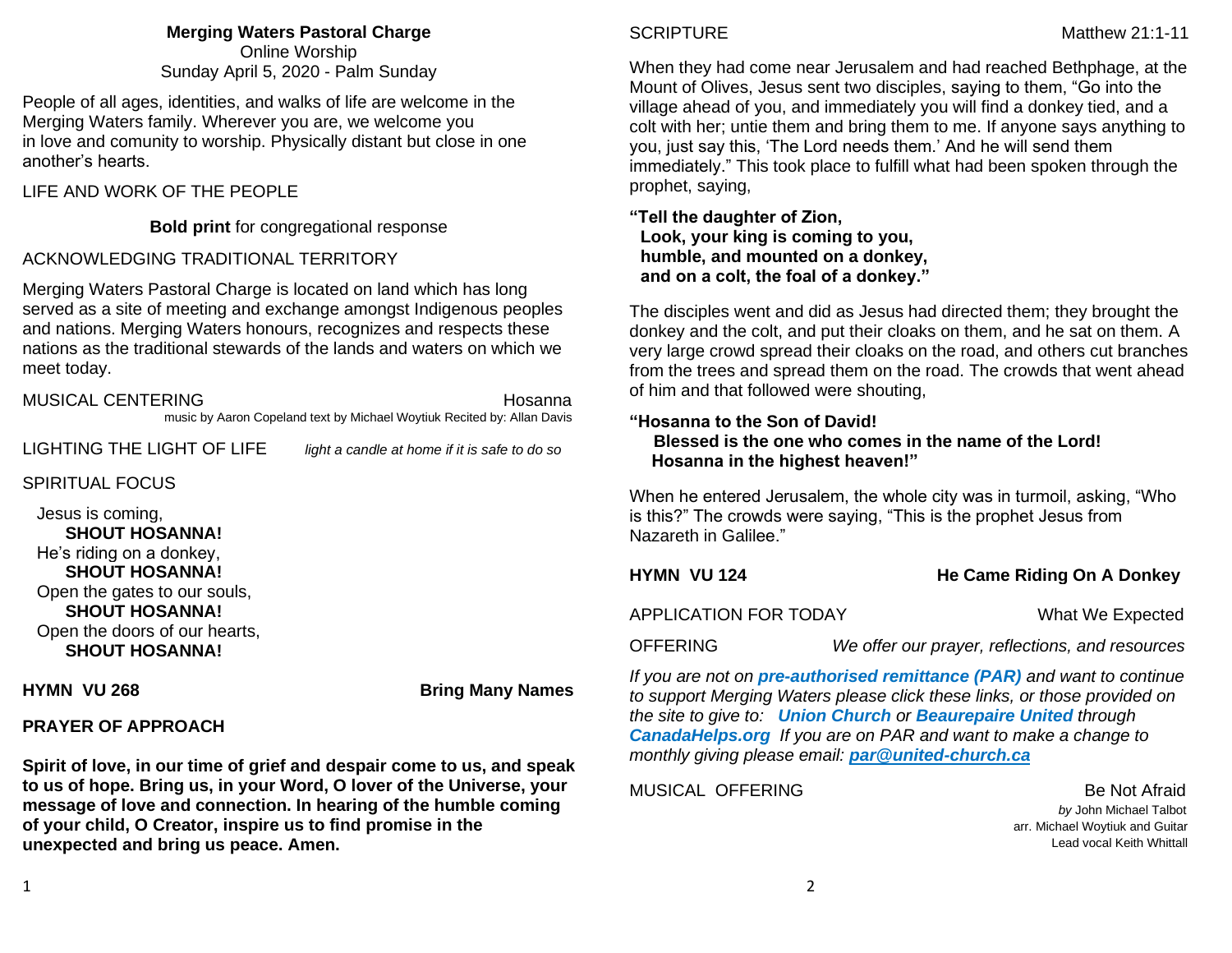## **PRAYER OF DEDICATION**

**May these gifts provide for your work to be done. May they bring hope to those in fear and peace to those in despair. Revealing love through the work they support. Amen.**

# **PRAYERS OF JOY AND CONCERN**

### **THE JESUS PRAYER FOR TODAY**

#### **O, Source of Life**

**Connectedness beyond simple perception, We hold our experience of you as sacred. May we choose to live the good you call for In our lives as well as our imaginings. Nourish our bodies and spirits inspiring us To share the abundance we have. Challenge us to show understanding and love for others As we need to be understood and loved. Help us overcome our shortcomings To be our best selves As you have, do, and will always know we can Forever and ever. May we all make it so. Amen**

# **HYMN** MV 8 **And On This Path**  *(vv. 1, 2, & 1)*

## COMMISSIONING & BENEDICTION

MUSICAL SENDING A Joyful Hosanna

 words Jenette Threfall a traditional German tune arr. by Michael Woytiuk

#### **Thank you to for joining us in worship**

**MERGING WATERS PASTORAL CHARGE THE UNITED CHURCH OF CANADA UNION CHURCH STE. ANNE DE BELLEVUE, QUE. «An Affirming Congregation » Pierre Gallant; Union Musician Email: [piregnt@hotmail.com](mailto:piregnt@hotmail.com) &**

**BEAUREPAIRE UNITED CHURCH BEACONSFIELD, QUE. Michael Woytiuk; Ministry of Music Rev. Ryan Fea, Ordained Minister [ryanfea.mergingwaters@gmail.com](mailto:ryanfea.mergingwaters@gmail.com)  Susan Smith, Office Administrator Email: [mergingwaters@bellnet.ca](mailto:mergingwaters@bellnet.ca) Cell: (514) 445-2618 Website: [www.mergingwaters.ca](http://www.mergingwaters.ca/)**

**Merging Waters Pastoral Charge** 



Welcome Grace Service Love community

|                         | UPCOMING SERVICES at 10:30 a.m.                                |
|-------------------------|----------------------------------------------------------------|
| April 5 <sup>th</sup> . | <b>Palm Sunday Online</b>                                      |
| April 9th.              | <b>Good Friday Online</b>                                      |
| April 12th.             | <b>Easter Sunday Online</b>                                    |
| April 19th.             | <b>Second Sunday of Easter Online</b>                          |
| April 26th.             | <b>Third Sunday of Easter Online</b>                           |
|                         | Worship at Merging Waters: www.mergingwaters.ca/Worship-online |

Would you like to get on Pre-Authorised Remittance? [Download the PAR Form,](http://mergingwaters.ca/mt-content/uploads/2020/03/form_par-authorization.pdf) print and send it in with a void cheque to either:

Union Church 24 Maple Sainte-Anne-de-Bellevue Qc, H9X 2E6

Beaurepaire United 25 Avenue Fieldfare Beaconsfield, QC H9W 4W4

If you are on PAR you may also update your monthly PAR giving by sending an email to [par@united-church.ca](mailto:par@united-church.ca) and ask to increase your monthly amount by providing them with your name and congregation.

Attributions: New Revised Standard Version Bible, copyright © 1989 the Division of Christian Education of the National Council of the Churches of Christ in the United States of America. Used by permission. All rights reserved.

Spiritual Focus adapted from *Eggs and Ashes* by Ruth Burgess and Chris Polhill pp. 124.

Merging Waters Logo, Prayer of Approach, & Jesus Prayer For Today by Rev. Ryan Fea, © 2020. Used with permission. All rights reserved.

Hymn Reprint & Podcasting Licences: One Licence # A-730039 & CCLI Licence # 11249529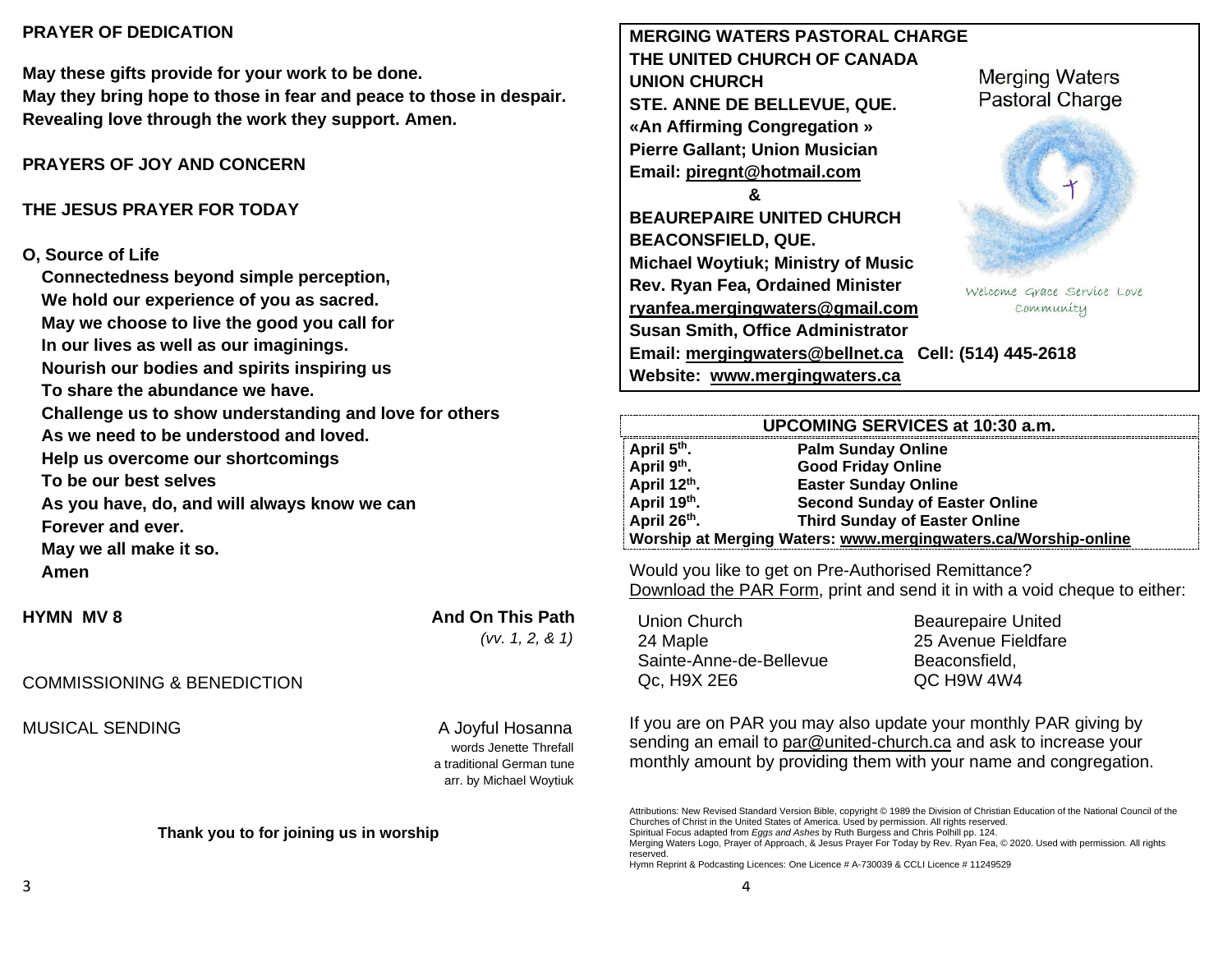#### **HYMN LYRICS**

**Voices United 268 Bring Many Names** 

**Bring many names, beautiful and good, celebrate, in parable and story, holiness in glory, living, loving God: Hail and Hosanna! Bring many names!**

**Strong mother God, working night and day, planning all the wonders of creation, setting each equation, genius at play: Hail and Hosanna, strong mother God!**

**Warm father God, hugging every child, feeling all the strains of human living, caring and forgiving till we're reconciled: Hail and Hosanna, warm father God!**

**Old, aching God, grey with endless care, calmly piercing evil's new disguises, glad of good surprises, wiser than despair: Hail and Hosanna, old, aching God!**

**Young, growing God, eager, on the move, saying no to falsehood and unkindness, crying out for justice, giving all you have: Hail and Hosanna, young, growing God!**

**Great, living God, never fully known, joyful darkness far beyond our seeing, closer yet than breathing, everlasting home: Hail and Hosanna, great, living God**

**He came riding on a donkey, he came riding into town; slow and easy kind of lowly he came riding with the dawn. His disciples walked beside him, staying close, a little shy; not too sure where he would guide them, on to live or on to die. But all the morning sang his praises; waking birds and dancing wind; here he is, the Son of David; riding on to take his throne.**

**Then the children gathered, singing shouts of laughter, bursting cheer; in the streets their song was ringing, "Hosannas" filled the morning air. Timid adults strained to see him, caught the Spirit, joined the song; spread their cloaks along before him, branches flashing in the sun. So all the city sang his praises; waking streets and dancing crowd; here he is, the Son of David; our Messiah, Son of God.**

**In our fasting, and our feasting, called to follow in his way; called to walk his road to Easter, called to live his cross today. Hosanna to the Son of David, hosanna in the heavens above; blessed is he who comes to save us, blessed is he who brings his love. Let us join to sing his praises; open hearts and souls to God; he is with us, Son of David; God's Messiah, Christ the Lord.**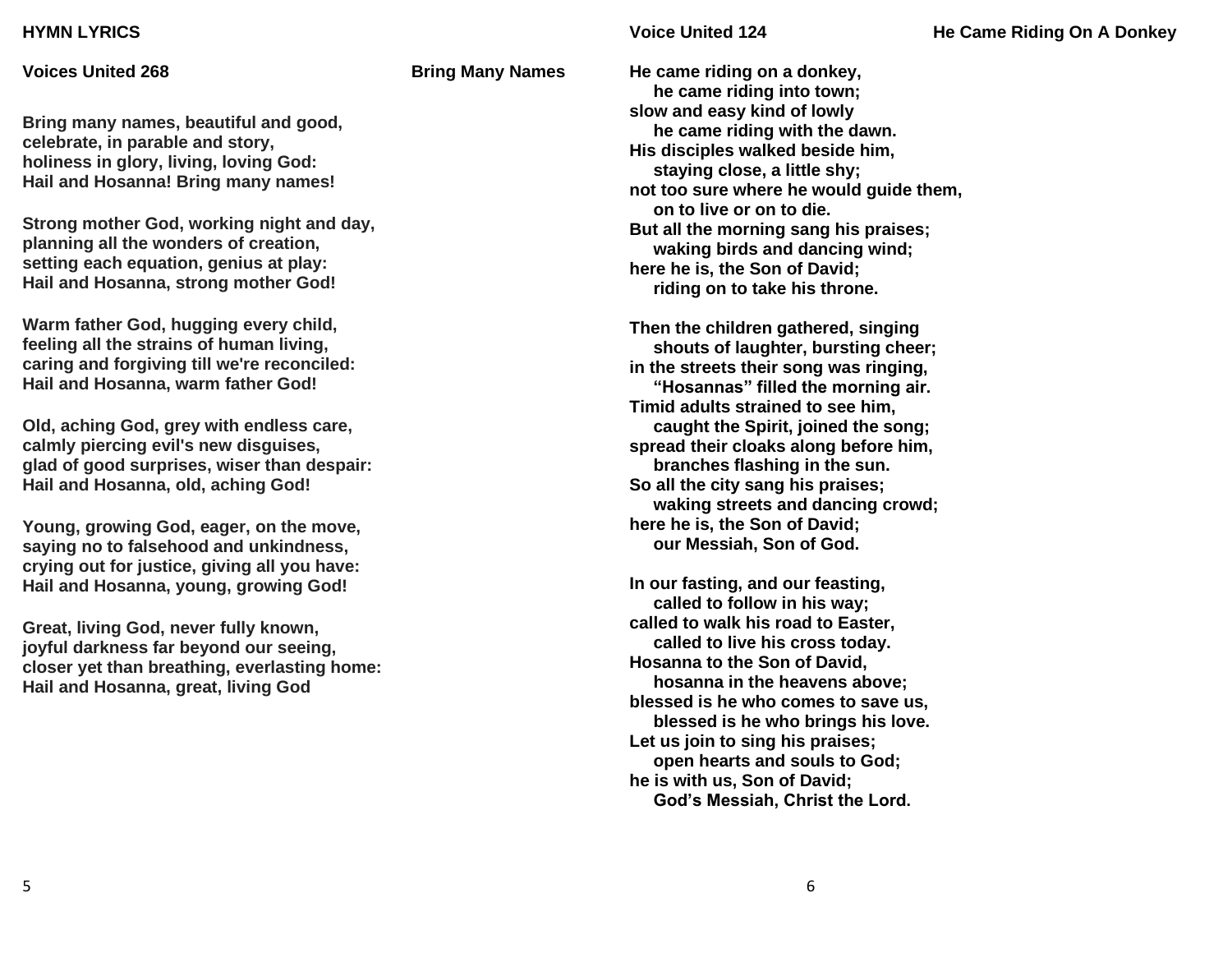### **More Voices 8 And On This Path**

# **ANNOUNCEMENTS**

**And on this path, the gates of holiness are open wide, (3x) Open wide! Open wide! Open wide, the gates are open wide!**

**So enter in, the gates of holiness are open wide, (3x) Open wide! Open wide! Open wide, the gates are Open wide!**

**And on this path, the gates of holiness are open wide, (3x) Open wide! Open wide! Open wide, the gates are open wide!**

## **Office is closed but work of the church continues.**



Please be patient when sending messages to the office through email or over the phone as Susan Smith, office administrator extraordinaire, like Rev. Ryan and other staff, will work from home for the foreseeable future, to keep the life of the community safe, growing, and adapting to life today.

**Gatherings Postponed:** As we all deal with the impacts of the COVID-19 virus on daily life, both Merging Waters Pastoral Charge preaching points will be closing their buildings for the time being. The buildings will be checked in on regularly by members of the buildling committees. Many groups have halted their gathering practice and gone online, remember to check their websites or call if you are still deciding to head out.

# **Merging Waters Pastoral Charge is a community that cares:** In this

time of trial we are here for one another. Rev. Ryan and the pastoral care team are here for you and available through email, phone, and instant messenger. Please reach out to one another in support – stay in touch with others and ask for help when you need it. We may not be in the same room but we are in one another's hearts and in the love of God. We aren't sharing germs but we are sharing the love. Keep in touch.

Rev. Ryan Fea:

[ryanfea.mergingwaters@gmail.com](mailto:ryanfea.mergingwaters@gmail.com) Ivy Lewis, Union Pastoral Care Chair: [lewisir@hotmail.com](mailto:lewisir@hotmail.com)



Diane Nener, Bearepaire Pastoral Care Coordinator: [dianenener@icloud.com](mailto:dianenener@icloud.com)